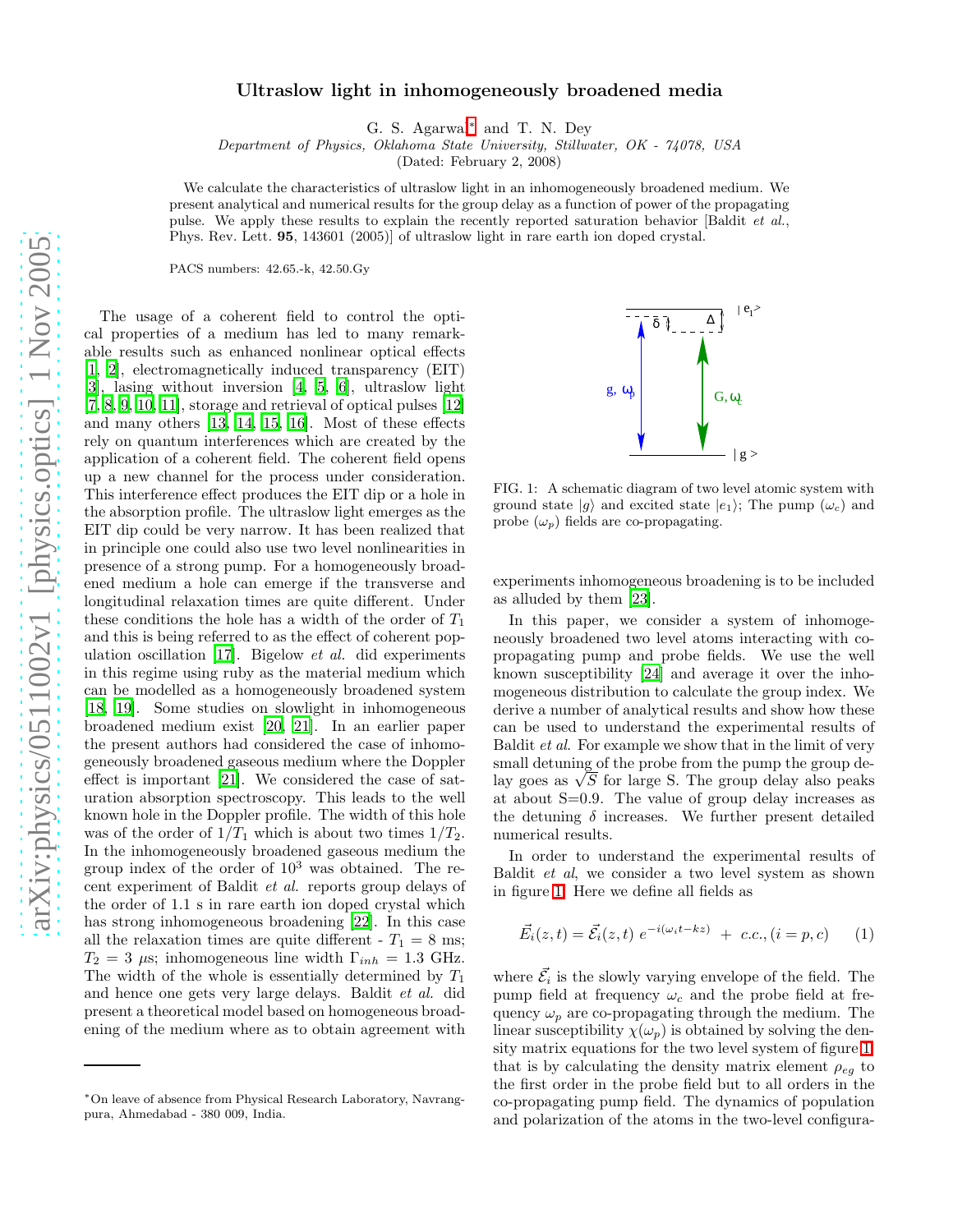<span id="page-1-0"></span>tion are given by

$$
\dot{\rho}_{ee} = -\frac{1}{T_1} \rho_{ee} + i \left( G + g e^{-i\delta t} \right) \rho_{ge} - i \left( G^* + g^* e^{i\delta t} \right) \rho_{eg},
$$
\n
$$
\dot{\rho}_{eg} = -\left( i\Delta + \frac{1}{T_2} \right) \rho_{eg} + i \left( G + g e^{-i\delta t} \right) \left( \rho_{gg} - \rho_{ee} \right),
$$
\n
$$
\rho_{ee} + \rho_{gg} = 1
$$
\n(2)

where  $T_1$  and  $T_2$  are the longitudinal and transverse relaxation times respectively. The density-matrix elements in the original frame are given by  $\rho_{eg}e^{-i\omega_c t}$ ,  $\rho_{gg}$ , and  $\rho_{ee}$ . The detunings  $\Delta$ ,  $\delta$  and the Rabi frequencies are defined by

$$
\Delta = \omega_{eg} - \omega_c; \delta = \omega_p - \omega_c; 2G = \frac{2\vec{d}_{eg}.\vec{\mathcal{E}}_c}{\hbar}; 2g = \frac{2\vec{d}_{eg}.\vec{\mathcal{E}}_p}{\hbar},
$$
\n(3)

<span id="page-1-1"></span>where 
$$
\vec{d}_{eg}
$$
 is the dipole matrix element. The susceptibility  $\chi$  can be obtained by considering the steady state solution of Eq.(2) to the first order of g and write the solution as

$$
\rho = \rho^0 + g e^{-i\delta t} \rho^+ + g^* e^{i\delta t} \rho^- + \dots \qquad (4)
$$

The eg element of  $\rho^+$  will yield the linear susceptibility  $\chi$ at the frequency  $\omega_p$  as can be seen by combining Eqs.[\(2\)](#page-1-0) and [\(4\)](#page-1-1):

$$
\chi = -\frac{n|d|^2T_2}{\hbar} \frac{1 + \Delta^2 T_2^2}{(1 + \Delta^2 T_2^2 + S)(\Delta T_2 + \delta T_2 + i)} \left[ 1 - \frac{S(\Delta T_2 - i)^{-1}(\delta T_2 + 2i)(\delta T_2 - \Delta T_2 + i)}{2(\delta T_1 + i)(\delta T_2 + \Delta T_2 + i)(\delta T_2 - \Delta T_2 + i) - S(\delta T_2 + i)} \right], \quad (5)
$$

where  $n$  is the density of the atoms of the medium. The saturation parameter  $S = 4|G|^2T_1T_2$  is defined as the ratio of the control field intensity and the saturation intensity. The average response of the susceptibility is given by

$$
\langle \chi \rangle = \frac{2\sqrt{\ln 2}}{\sqrt{\pi} \Gamma_{inh}} \int \chi(\Delta) e^{-\frac{4\ln 2\left[\Delta - (\overline{\omega}_{eg} - \omega_c)\right]^2}{\Gamma_{inh}^2}} d\Delta, \quad (6)
$$

where  $\overline{\omega}_{eg}$  is the central frequency of the atomic transition  $|e\rangle \leftrightarrow |g\rangle$ . Here we consider the frequency of the control field  $\omega_c$  is tuned to the line center  $\overline{\omega}_{eq}$ . We present the behavior of real and imaginary parts of the susceptibility as a function of the detuning of the probe field in Fig. [\(2\)](#page-2-2). The real part of susceptibility gives normal dispersion. It is clear from Fig. [\(2a](#page-2-2)) that the slope of normal dispersion attains maximum when S ∼ 1 which leads to ultra slow light. The imaginary part of  $\langle \chi \rangle$  exhibits the absorption dip which becomes deeper with the increase in the intensity of the control field as shown in Fig. [\(2b](#page-2-2)). The spectral width of absorption dip depends on the intensity of the control field. This dip is associated with coherent population oscillation[\[17\]](#page-3-14).

<span id="page-1-2"></span>In order to compare with experimental results of Baldit et al. we need to know the group index  $n<sub>g</sub>$  which is defined by

$$
n_g = 1 + 2\pi\omega_p \frac{\partial}{\partial \omega_p} \text{Re}\langle \chi \rangle
$$
  
= 
$$
1 - \frac{\alpha_{inh} cT_2}{2\pi} \langle D \rangle
$$
 (7)

where

$$
D = \frac{i(\Delta+i)\left[S^2 + 2(\delta f + i)^2(i+\delta-\Delta)^2(1+i\Delta) + S(i+\delta-\Delta)\left(-i+\delta+2f(i+\delta-i\delta^2-\Delta)+\Delta\right)\right]}{2\left(1+S+\Delta^2\right)\left[S(\delta+i)-(i+\delta f)\left((i+\delta)^2-\Delta^2\right)\right]^2};\ f = \frac{T_1}{T_2}.
$$
\n(8)

We denote the integration with respect to  $\Delta$  has been denoted by  $\langle \rangle$ . The unsaturated inhomogeneous absorption coefficient of the two level atomic system is defined

as

$$
\alpha_{inh} = \frac{4\pi\omega_p}{c} \langle Im\left[\chi\right]_{G=0} \rangle = \frac{8\pi^{\frac{3}{2}}\omega_p n |d_{eg}|^2 \sqrt{\ln 2}}{c\hbar\Gamma_{inh}} \qquad (9)
$$

In the limit of very small detuning of the probe from the pump, the analytical expression for the group index for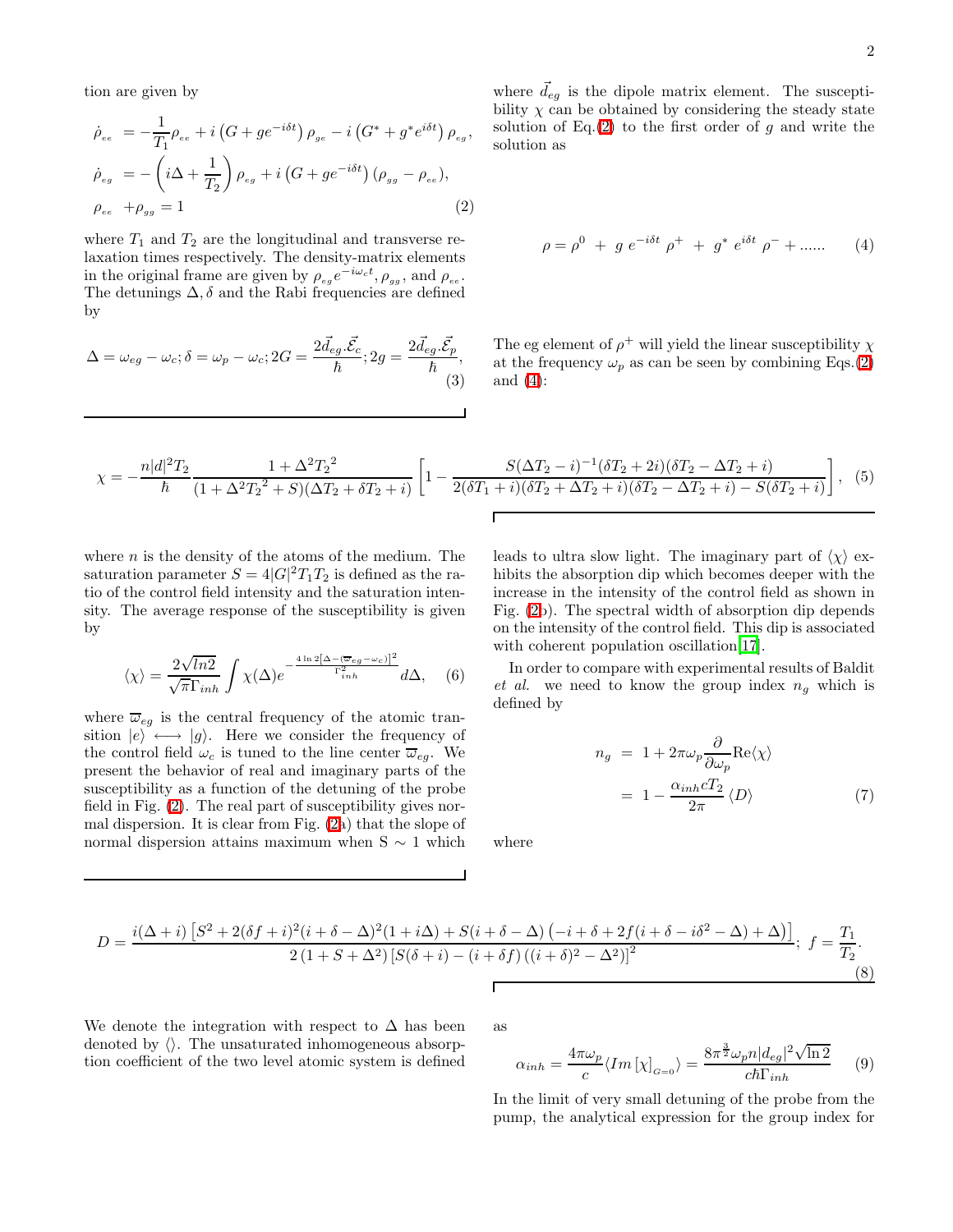

<span id="page-2-2"></span>FIG. 2: (a) and (b) The real and imaginary parts respectively hand subsetimate frequency parts respectively. presence of co-propagating control field G. The common parameters of the five plots for the chosen are chosen as: inhomogeneous absorption coefficient  $\alpha_{inh} = 6.5 \text{ cm}^{-1}$ ; inhor  $\mathbf{F}$ ; inhomogeneous line width  $\mathbf{F}$  $T_1= 8$  ms; transverse relaxation time  $T_2=3 \mu s$ .

inhomogeneous case can be expressed as

<span id="page-2-4"></span>
$$
n_g \cong c\alpha_{inh} T_1 \left[ \frac{S(4+S)}{16(1+S)^{5/2}} \right]; \quad \delta \to 0 \tag{10}
$$

<span id="page-2-5"></span>It is clear from the above expression that the group index varies as  $S^{-1/2}$  for large value of S. The group index attains the maximum value at  $S = 0.9$ . In case of homogeneously broadened two level system the group index is given by [\[22\]](#page-3-19)

$$
n_g \cong c\alpha_h T_1\left[\frac{S}{2(1+S)^3}\right]; \ \ \delta \to 0, \eqno(11)
$$

where  $\alpha_h = 4\pi\omega_p n |d_{eg}|^2 T_2/c\hbar$  is the homogeneous absorption coefficient. For homogeneous two level system the group index varies as  $S^{-2}$  at large S and peaks at S=0.5. At large S, the group index for a two level system falls much slowly for an inhomogeneous medium as compared to the homogeneous case as shown in Fig. [\(3\)](#page-2-3). We thus find an important difference between inhomogeneously and homogeneously broadened two level systems. Note that the ratio between inhomogeneous and homogeneous unsaturated absorption coefficient is  $\alpha_{inh}/\alpha_h \approx$  $\Gamma_{inh}T_2$ . The behavior so obtained is consistent with the experimental observation. Figure [\(4\)](#page-3-22) shows the variation of group index as function of the intensity of the control field at different probe detuning. As the detuning of the probe field is increased the peak of the group index shifts toward higher S. The maxima of the group index  $n_g = .65 \times 10^8$  for  $\delta = 10$  Hz occurs at  $S = 1.16$ which corresponds to the group velocity  $v_g = c/n_g = 4.61$  $m/s$  which is higher than what is reported. Further the





<span id="page-2-3"></span>FIG. 3: Variation of the term in squared bracket of Eqs. [\(10\)](#page-2-4) and [\(11\)](#page-2-5) as a function of intensity of the control field for inhomogeneous and homogeneous cases of two level system.

to understand the nature of the experimental results of Baldit et al. However the results derived here are applicable to any system which can be modelled by inhomogeneously broadened two level system.

- <span id="page-2-0"></span>[1] S.P. Tewari and G.S. Agarwal, Phys. Rev. Lett. 56, 1811 (1986).
- <span id="page-2-1"></span>[2] S.E. Harris, J.E. Field, and A. Imamŏglu, Phys. Rev. Lett. **64**, 1107 (1990); K.-J. Boller, A. Imamöglu, and